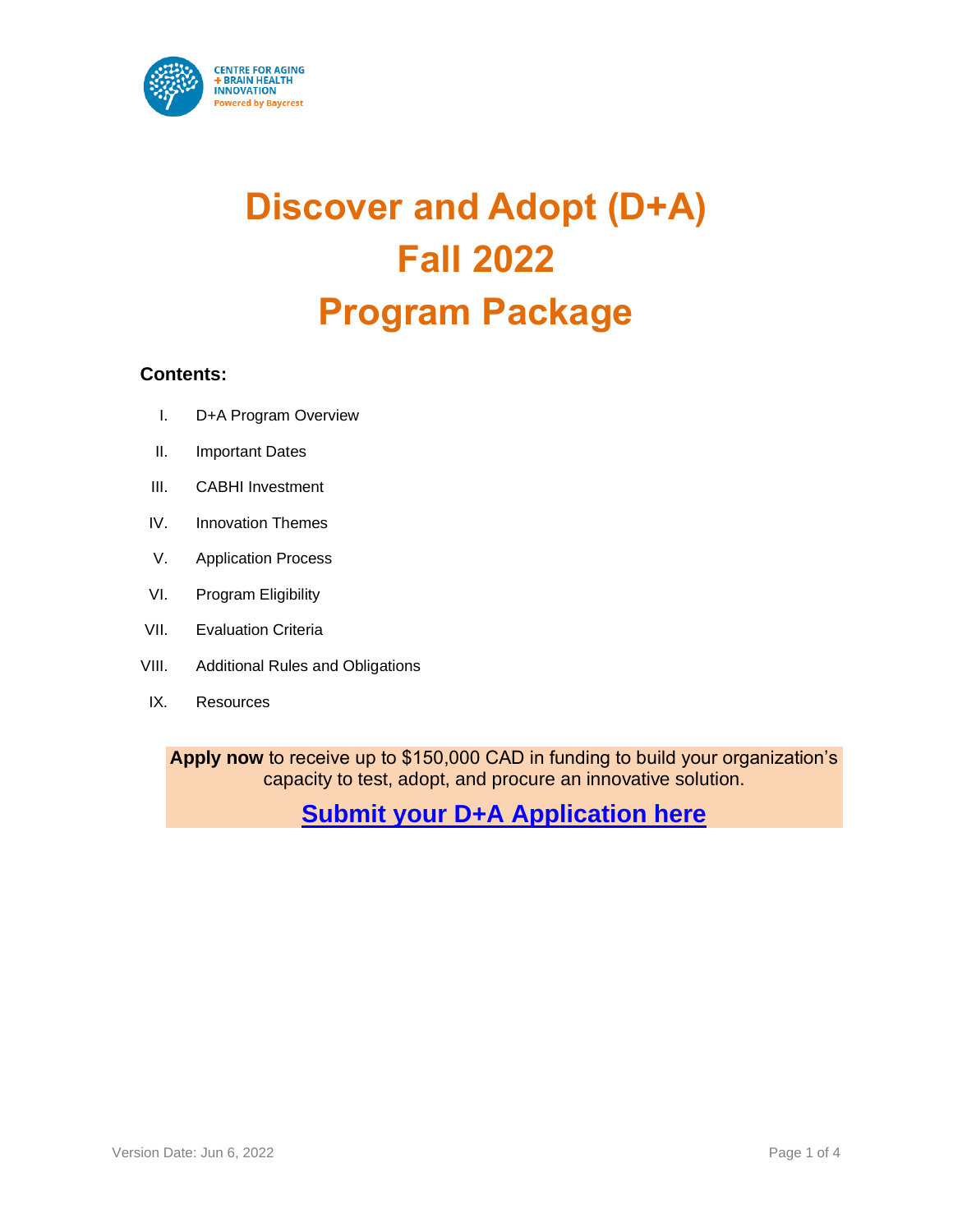

# *I. D+A Program Overview*

The Centre for Aging + Brain Health Innovation (CABHI) has launched the Discover and Adopt (D+A) Program to support care delivery organizations (e.g., long term care homes, retirement homes, hospitals) with funding and training to test and adopt innovations that address their pain points.

CABHI recognizes that organizations face many barriers to sourcing, testing, and adopting innovations (e.g., products, programs, or services) that can improve the quality of care and quality of life of those they serve.

The D+A program is designed to support organizations with building the skills and capacity required to introduce, implement, and sustain innovations in their own settings.

Successful D+A program applicants will receive funding and capacity building support to:

- 1) Identify a pain point
- 2) Assess and select existing innovations that can be used to address the identified pain point
- 3) Implement and test the selected innovation in their own setting
- 4) Make a procurement decision and prepare for procurement

Figure 1. D+A Program participants will engage in four phases of activities.

#### Phase 1: Discover

- •Complete and submit an **Assessment Form**  identifying pain points and current innovation capacity (e.g., personnel, resources, infrastructure, and experience with innovation).
- •Sign a **Commitment Agreement** to engage in program activities and receive \$5,000.
- •Timeline: September 2022

#### Phase 2: Select Innovation & Plan Implementation

- Participate in 3 coaching sessions and gain access to tools, templates, and support to develop an Implementation Action Plan to: (1) refine pain point, (2) assess and select innovator solution to address pain point, (3) plan how to test and implement the solution.
- •Submit the completed **Implementation Action Plan** and receive \$60,000 to operationalize the plan.

•Timeline: October - December 2022

#### Phase 3: Implement & Test Innovation

- •Sign agreement between organization and selected vendor.
- •Test and implement the selected solution with ongoing support from CABHI coaches through 3 coaching sesssions.
- •Submit a **Final Project Report** outlining key learnings and next steps for implementing the selected innovation and receive \$5,000.
- •Timeline: January April 2023

#### Phase 4: Procure

•Participants have the option of submitting a **Procurement Plan**  outlining their procurement decision and receive upto \$80,000 in funding to support procurement activities.

•Timeline: May 2023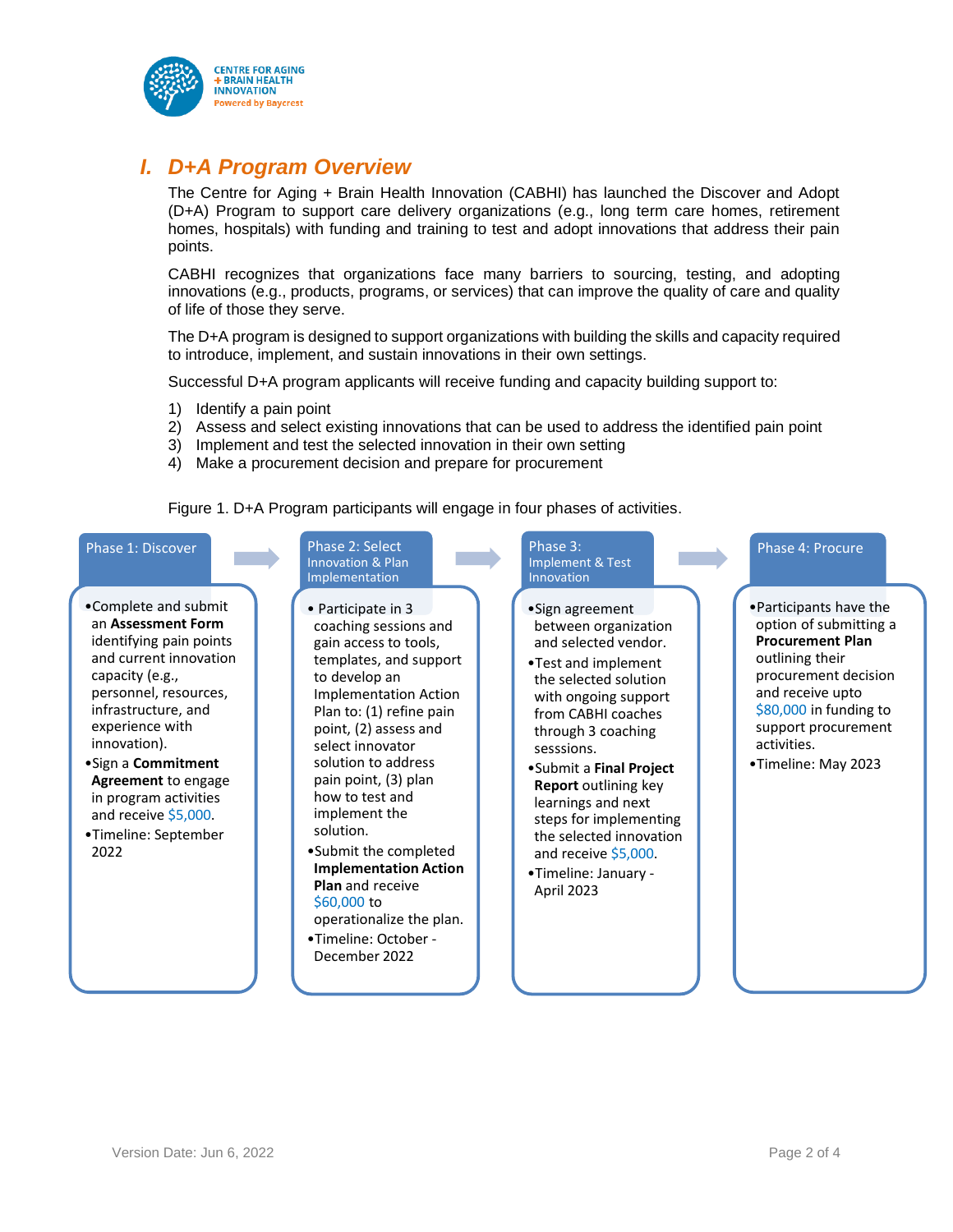

# *II. Important Dates*

| Program applications open                                         | June 13, 2022           |
|-------------------------------------------------------------------|-------------------------|
| Deadline for applications                                         | July 7, 2022            |
| Selected applicants notified                                      | July 18, 2022           |
| Phase 1: Discover                                                 | September 2022          |
| Submit Needs Assessment Form                                      |                         |
| Sign and Submit Commitment Agreement                              |                         |
| Phase 2: a) Select innovation                                     | October - December 2022 |
| Call for Innovation based on identified                           |                         |
| pain points                                                       |                         |
| Vendor pitches innovation to D+A<br>٠                             |                         |
| program participants                                              |                         |
| D+A program participants selects<br>٠                             |                         |
| innovation they will be testing (based on<br>assessment criteria) |                         |
| Phase 2: b) Plan for implementation                               | October - December 2022 |
| Participate in coaching sessions                                  |                         |
| Develop and Submit Implementation                                 |                         |
| <b>Action Plan</b>                                                |                         |
|                                                                   |                         |
| Phase 3: Implement & Test Innovation                              | January - April 2023    |
| Participate in coaching sessions                                  |                         |
| Operationalize Implementation Action                              |                         |
| Plan                                                              |                         |
| Submit Final Project Report                                       |                         |
| Phase 4: Procure                                                  | May - June 2023         |
| Submit Optional Procurement Plan                                  |                         |
| outlining procurement decision and                                |                         |
| planned activities                                                |                         |
|                                                                   |                         |

### *III. CABHI Investment*

Each participating organization will receive \$70,000 CAD in funding to support building skills and capacity to test and adopt an innovative solution. Organizations that make a procurement decision will also have the option of submitting a procurement plan to receive up to \$80,000 CAD to support procurement activities.

CABHI's investment will support backfilling of key staff members who will be participating in the D+A program activities and overseeing management and completion of program milestones and deliverables (See Figure 1). CABHI will engage with each participating organization to confirm eligible expenses, payment schedule and cash flow.

### *IV. Application Process*

1. **Online applications:** Applications are submitted online and then reviewed for eligibility.